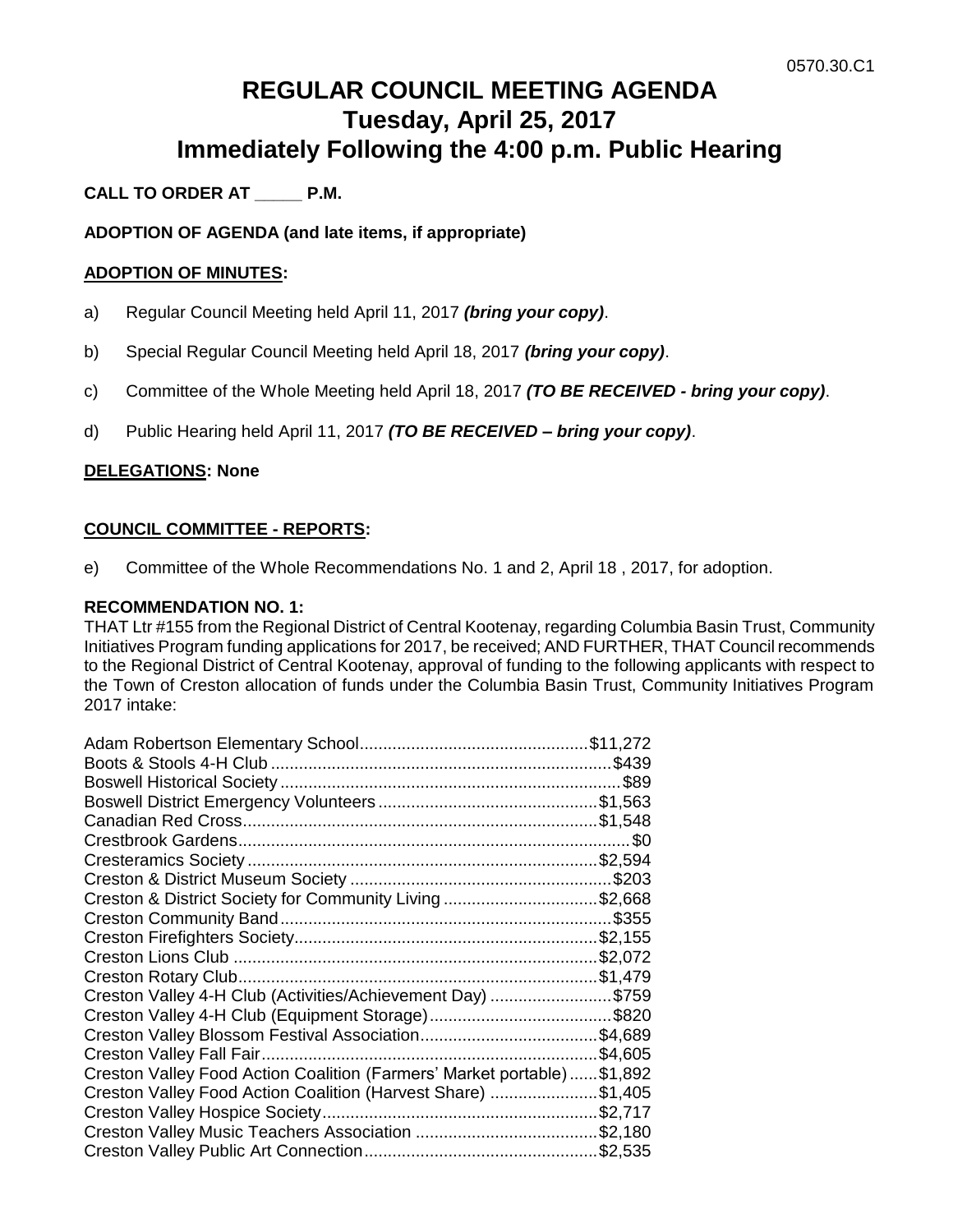| Kootenay Boundary Regional Health Foundation \$169                   |          |
|----------------------------------------------------------------------|----------|
|                                                                      |          |
| Kootenay Regional Association for Community Living\$2,079            |          |
|                                                                      |          |
|                                                                      |          |
|                                                                      |          |
|                                                                      |          |
|                                                                      |          |
| Royal Canadian Legion #29 Creston (Exhaust Hood/Fire Supp.)  \$1,614 |          |
| Royal Canadian Legion #29 Creston (Stage/Window Curtains)  \$592     |          |
|                                                                      |          |
|                                                                      |          |
| Town of Creston                                                      |          |
|                                                                      |          |
|                                                                      |          |
| TOTAL                                                                | \$76,337 |
|                                                                      |          |

# **RECOMMENDATION NO. 2:**

THAT the presentation by the Director of Finance and Corporate Services, regarding the setting of the 2017 Tax (Mill) Rates for the Town of Creston, be received; AND FURTHER, THAT Council will consider three readings to Tax Rates Bylaw No. 1858, 2017 at the April 25, 2017 Regular meeting.

# **BYLAWS:**

**Pg. Item**

- 1. Bylaw No. 1858, Tax Rates Bylaw *(1st and 2nd Readings)*
- 1A. Bylaw No. 1858, Tax Rates Bylaw *(3rd Reading)*
- 2. Bylaw No. 1856, Five Year Financial Plan (2017-2021) Bylaw *(Adoption)*

#### **NEW BUSINESS:**

#### **REPORTS OF REPRESENTATIVES:**

- Council Member Verbal Reports
- 3. Receive Verbal Reports of Council members.